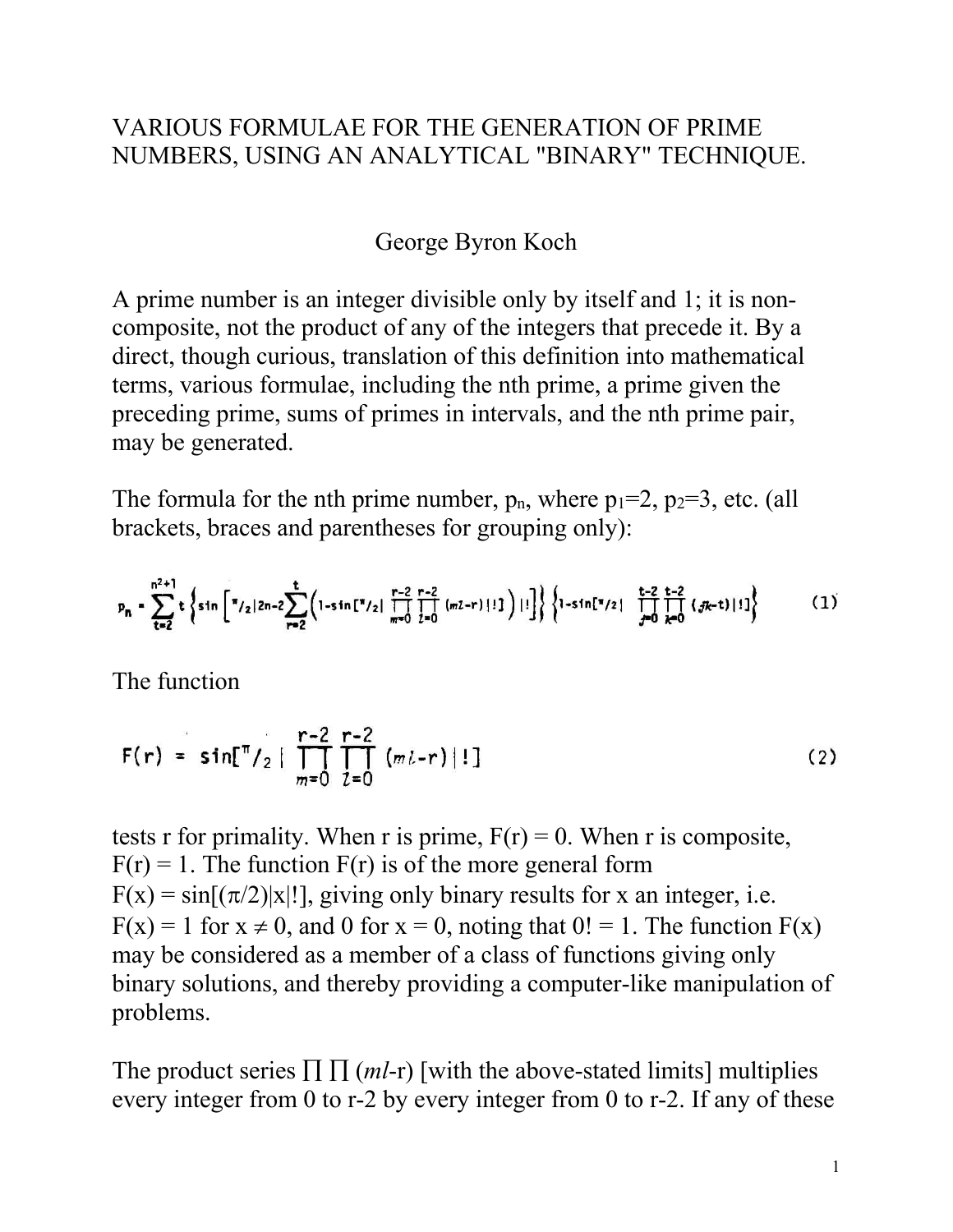products equals r [meaning r is composite], the specific term of the series where this occurs equals zero, and thus the entire product series equals zero.

It follows finally that for each t from  $t=2$  to  $n^2+1$ , the quantity in the lefthand braces is either 0 or 1. It is 1 if and only if r is in the aforementioned interval, and 0 for all other values of r. The quantity in the right-hand braces is 0 for all t composite, and 1 for all t prime. When  $t=p_n$ , the quantities in both the right- and left-hand braces equal 1. When  $t \neq p_n$ , at least one of these quantities will equal zero. Hence, the summation series of  $t$  is equal to  $p_n$ .

\* \* \*

## DERIVATIVE FORMULAE:

To find a prime q, given the preceding prime p:

$$
q = \sum_{t=p+2}^{2\hat{p}} t \left\{ \sin \left[ \pi_{/2} | 2n-2 \sum_{r=p+2}^{t} [1 - F(r)] | 1 \right] \right\} \left\{ 1 - F(t) \right\}
$$
 (3)

by simple substitution in (1), noting here that  $p < q < 2p$  and n=1. Further, for n=2,3,4,..., the above formula for q yields the 2nd, 3rd, 4th,..., successive primes after p.

To find the sum of primes in a given interval: From (2) we find that  $r[1-F(r)]$  equals r for r prime, and 0 for r composite. Therefore:

Sum of primes = 
$$
\sum_{r=d}^{f} r[1 - F(r)]
$$
 (4)

for the interval from d to f. If d or f are primes, they are included in the sum.